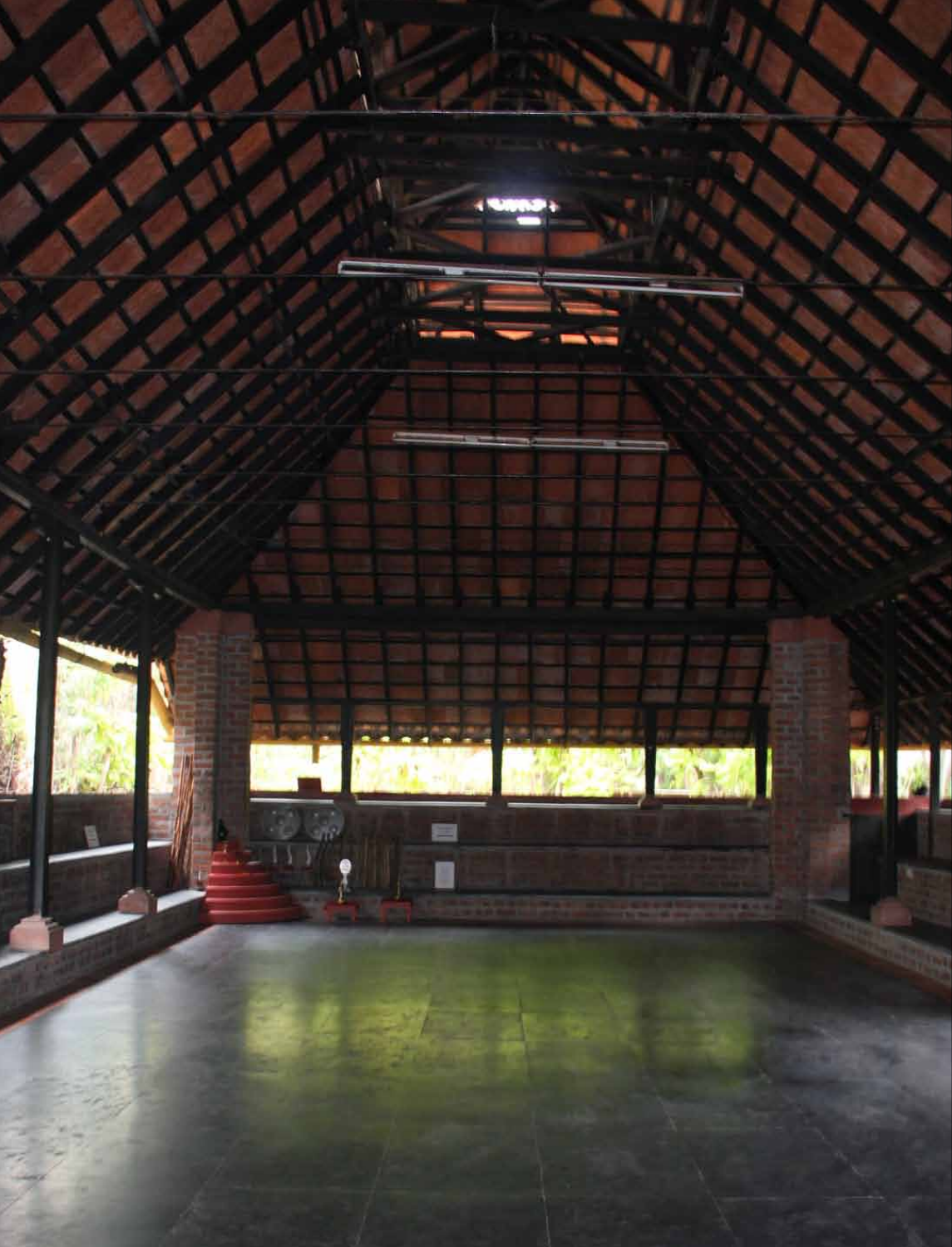# Benny Kuriakose

**Benny Kuriakose** began his career under the tutelage of Laurie Baker in 1984. He completed his MA in Conservation Studies at the University of York in 1986, as a Charles Wallace India Trust scholar. His work in Kerala was focused on cost effective technique and he was commissioned by Malaya Manorama to design the rebuilding of Banegaon Village that was devastated by the earthquake in Latur in 1994. Benny's work focuses on conservation, incorporation and promotion of traditional crafts and sustainable development. Some of his conservation projects include St George School Chennai, Gables Bunaglow Coonoor, reports on Srirangapatanam, Pudducherry and Anegundi Palace and the Senate house of Madaras University. Some of his architectural works include design of tsunami-affected villages of Chinnagundi and Tarangmbadi in Nagapattinam District, and the layout of village of Chapredi for the Kutch earthquake rehabilitation project. He has been a visiting faculty at the School of Planning and Architecture, New Delhi, Indian Institute of Technology and various other architectural schools. He has also been a member of the Task Force on Urban Development for the 9th Five Year Plans State Planning Board and Government of Kerala.

#### **The Chandramandala and the Chandramandapa**

| Plot Area                                     | $\therefore$ 40 36 Sq.m.               |
|-----------------------------------------------|----------------------------------------|
| Built up Area                                 | : 155.3 Sq.m. (Chandramandapa)         |
|                                               | 299.4 Sq.m. (Chandramandala)           |
| Architects                                    | : Vedika Creates the Built Environment |
| Year of $\overline{\text{Completion}}$ : 2008 |                                        |
| Cost                                          | $\therefore$ INR 50 lakh               |

The project was to design the spaces at #1 Elliots Beach Road, Besant Nagar, Chennai where the legendary dancer-choreographer Chandralekha lived, danced and created her memorable and path-breaking works in dance drama. The spaces were the new Kalari performance area, the redesign of the open air theatre, her residence, and a new library. The renovation of the residence and the library are yet to happen.

integral part of Chandralekha's dance concepts and choreography. The main challenge was to accommodate the requirements in a site without affecting the vocabulary of the space. For example the design has evolved in such a way that none of the existing trees in the site have been disturbed. What is the breathtaking new addition is the space for practice and performance of the martial art of Kalari, which formed an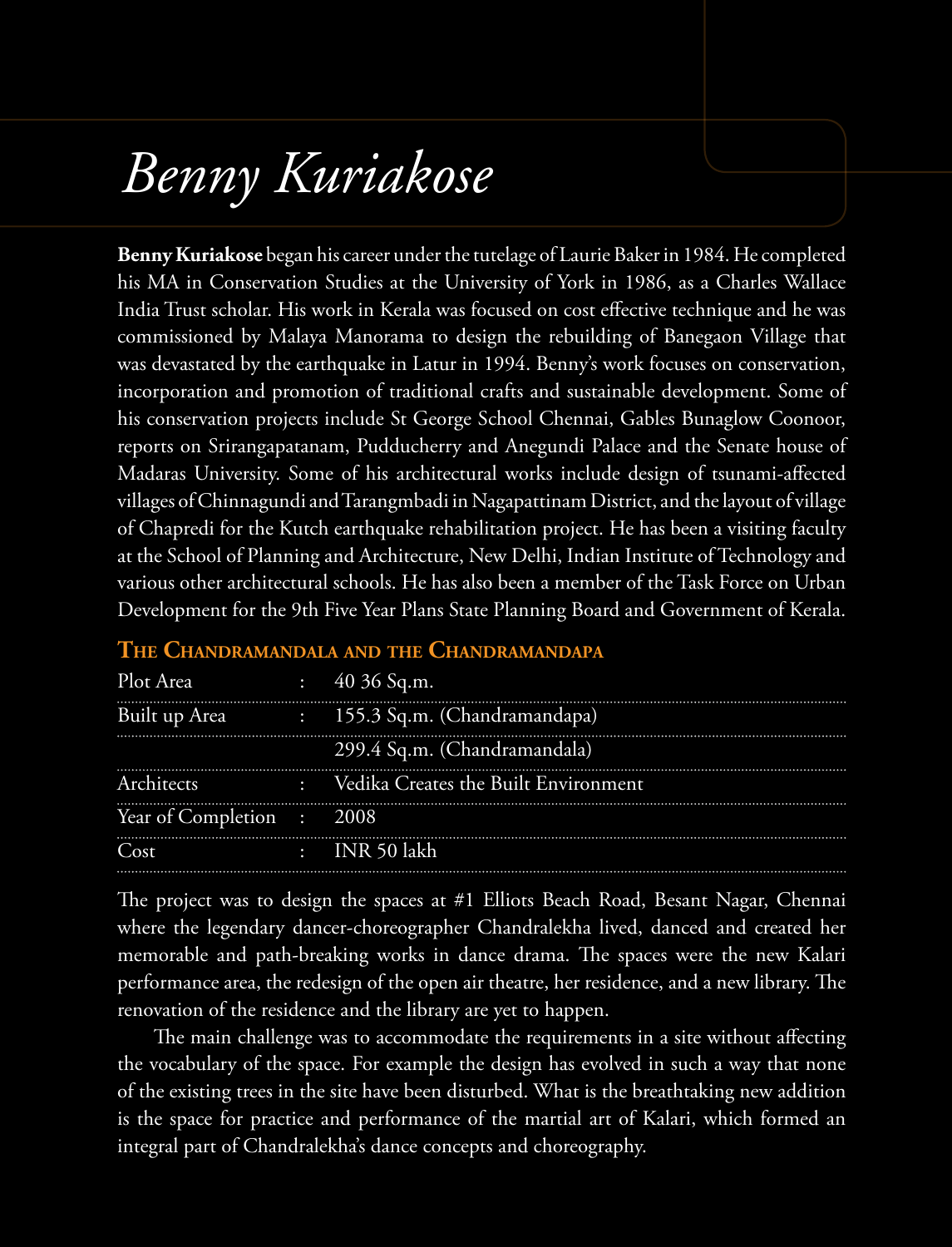![](_page_2_Picture_0.jpeg)

# Chandramandapa

This space can be rightfully termed a "timeless" one. The Chandramandapa is the ancient *Kuzhi Kalari* of Kerala, transformed into a concept of twenty-first century Chennai, Tamil Nadu.

*Kalaripayattu*, which traces its origin in Kerala needs no introduction, as it has come to be recognized as the most ancient form of martial art, and also the mother of all martial arts of the world today. Chandralekha saluted this body of knowledge and this art form and drew inspiration from here, for her electrifying creations like 'Sri', 'Raga', 'Sharira' and other iconoclastic dances, that have made her unforgettable the world over.

### Design Concept

The traditional 'Kalari' is a temple – a temple of learning, of art, of religious worship – a temple for the worship of many icons, but with a cult and ritual of its own. This *kalari*, in the spaces dedicated to Chandralekha, pays homage to its ancient heritage, and then transports itself into the present and future, as a space that will always worship the creation of artistic movement.

# Design of Mass and Volume

Its basic structural design starts in the traditional precepts. It is a '*kuzhi*' or pit, dug out of the sand, to a depth of four feet from ground level. By its dimensions of 42 feet by 21 feet

![](_page_2_Picture_8.jpeg)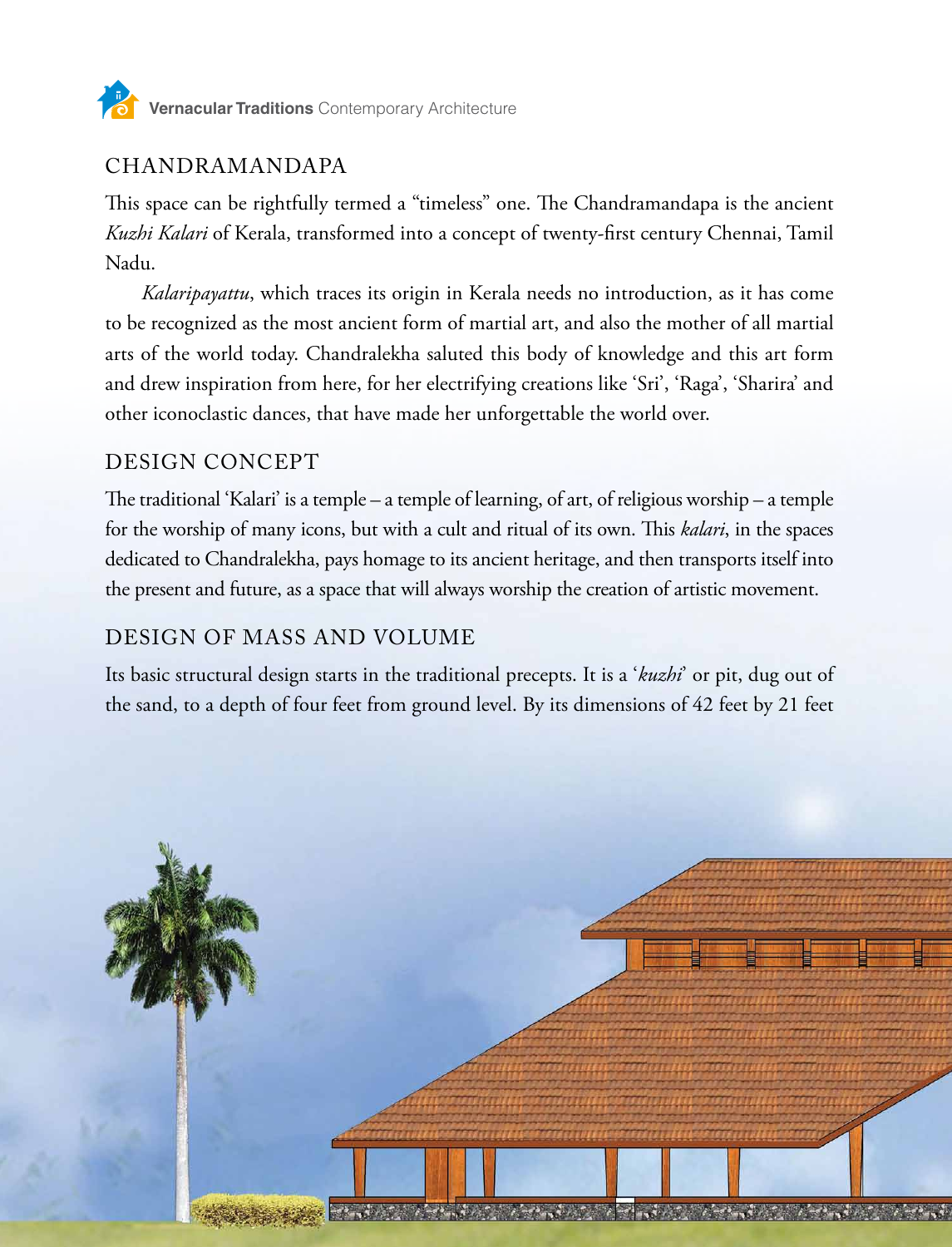and rising to an overall height of 21 feet, it adheres to the ancient *Kalari*. Then, it breaks from the traditional and moves to affording the requirements of a variety of contemporary performance artists, as well as *Kalari* exponents of today.

The raised roof allows for a greater air flow and to take advantage of being on the seaside, to compensate for the absence of air conditioning, by providing natural coolness that is vital to all performers. According to tradition, this *Kalari* adheres to the concept of 'green' and sustainability in its use of timber, stone, and tiles. It faces East. And in its proportions and in the simplicity of its decor on the outside and on the inside, it retains the features of the classic.

#### Design of Landscape

The ancient *kalaris* were secluded from onlookers, because the master would surely want to pass on the secrets of the art, in the greatest of privacy. However,

![](_page_3_Picture_5.jpeg)

Ù *Series of stone steps rising in comfortable levels provide for the seating inside the 'kalari'*

Case Studies on Sustainable Architecture 215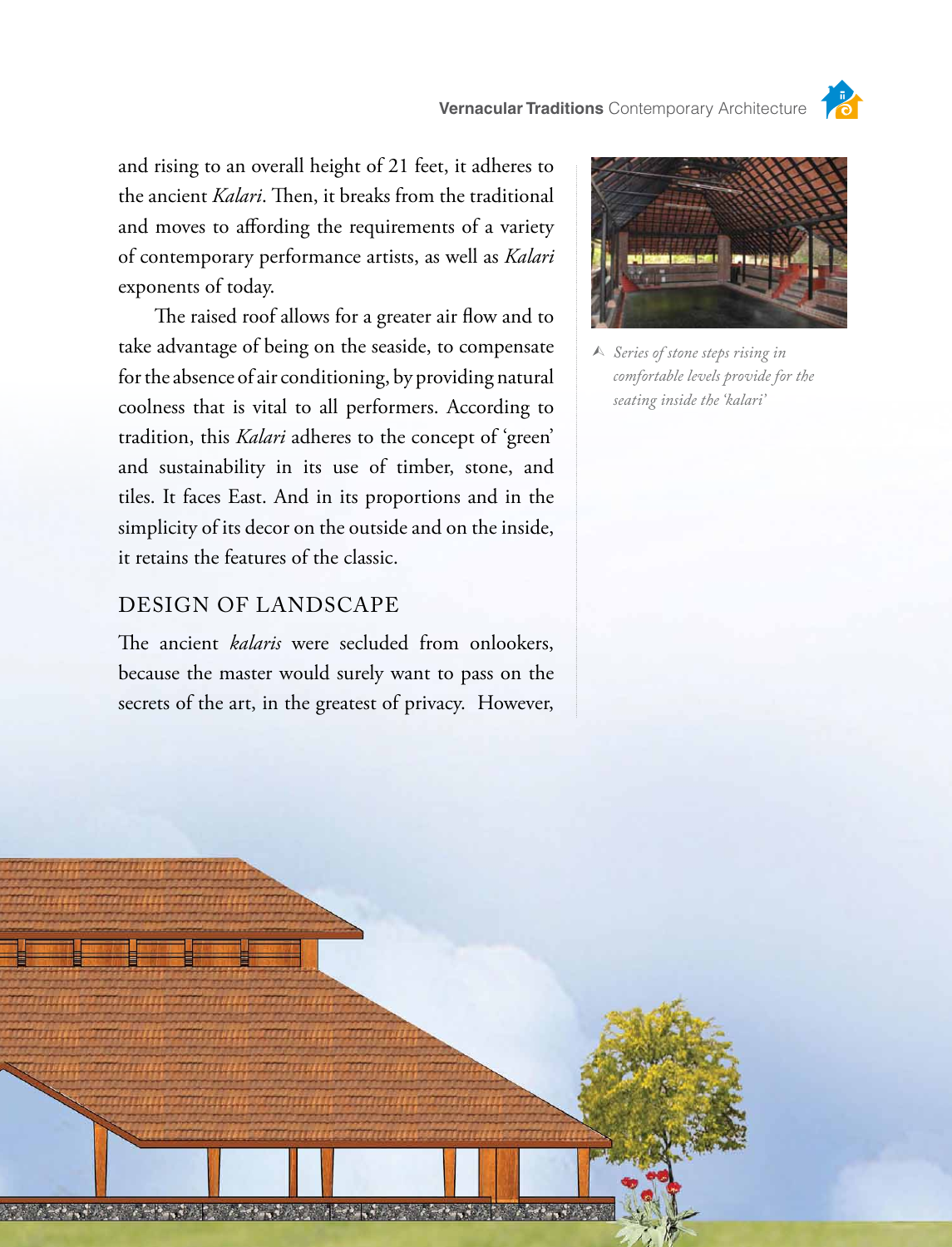![](_page_4_Picture_0.jpeg)

![](_page_4_Picture_1.jpeg)

Ù *Kalari adheres to the concept of green and sustainability in its use of timber, stone and tiles*

![](_page_4_Picture_3.jpeg)

Ù *Raised roof allows for greater air flow*

today, the Chandramandapa is a much sort after public space, offering an ancient ambience with modern facilities. Its seating is a series of stone steps, rising in comfortable levels, from the floor to a little above ground level. When the need arises, the pillars and rafters lend themselves to carrying contemporary lighting and acoustic, electronic equipment. It serves as an amphitheatre or "theatre-in-the-round", which is both an ancient and modern form of performing space. In addition, the design skirted the trees in the compound and they did not need to be cut down. Hence, they still add to the aesthetics of the surroundings of the Chandramandapa and its climate within.

One of the features different to the traditional *Kalari* is that it is paved with stone, whereas the ancients preserved the mud or sand surfaces, to soften